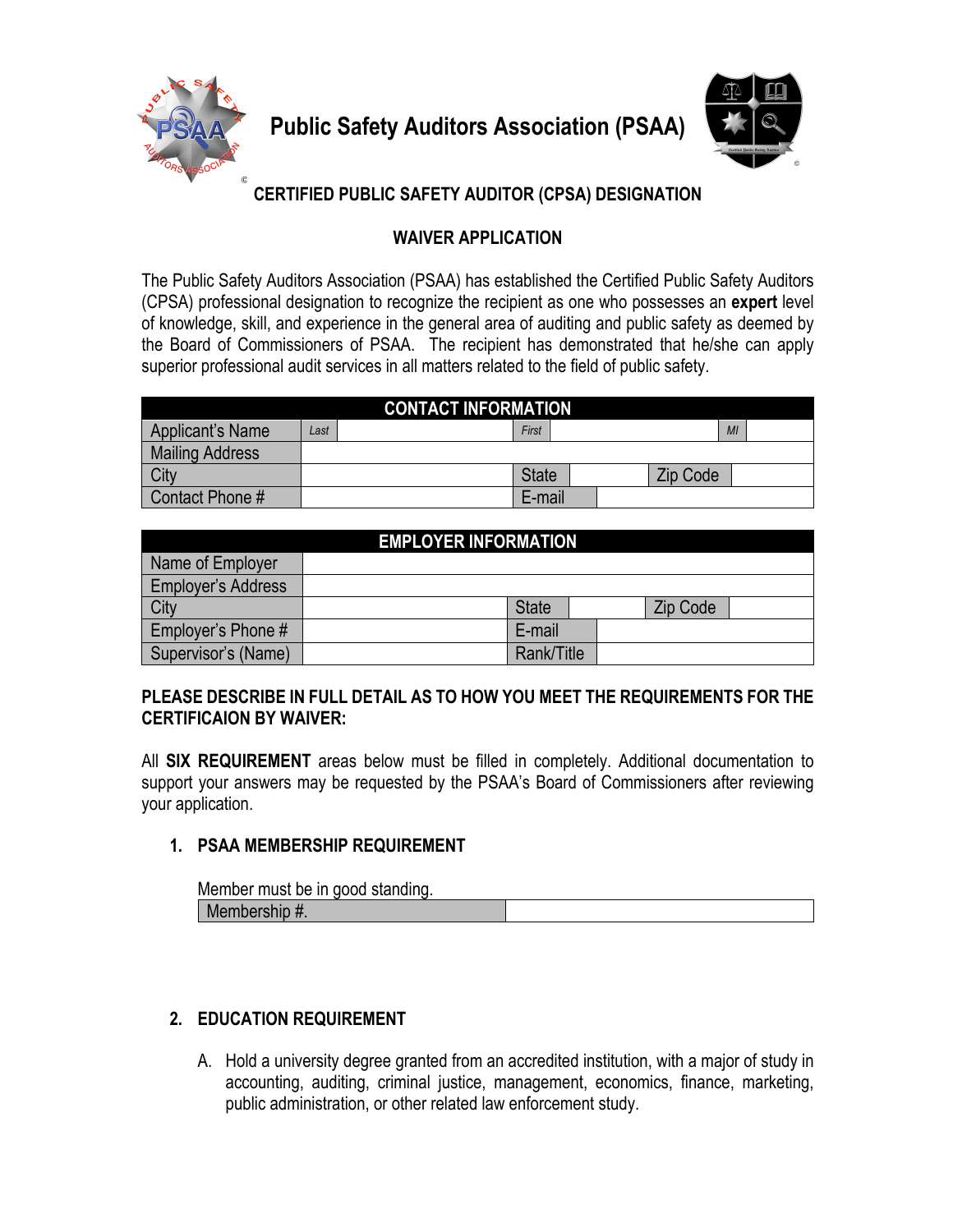## **CERTIFIED PUBLIC SAFETY AUDITOR (CPSA) DESIGNATION – WAIVER APPLICATION**

|    | <b>Name of Institution</b> | <b>Graduation</b><br>Year | <b>Degree</b><br><b>Earned</b> | <b>Major/Emphasis</b> |
|----|----------------------------|---------------------------|--------------------------------|-----------------------|
| 1. |                            |                           |                                |                       |
| 2. |                            |                           |                                |                       |
| 3. |                            |                           |                                |                       |
| 4. |                            |                           |                                |                       |
| 5. |                            |                           |                                |                       |

*List post-secondary education below:*

### **OR**

B. Have the equivalent of a university degree, which would be determined by aggregating training hours from sources which could include college courses, military schooling, law enforcement academy training, in service training, certified home study, and/or professional association training, such as ILEAA, in the areas of auditing, criminal justice, fraud, law enforcement, public administration, risk assessment/risk management.

|          | <b>Name of Training/Institution</b> | Year<br>Completed | <b>Certificate</b><br><b>Earned</b> | <b>Emphasis</b> |
|----------|-------------------------------------|-------------------|-------------------------------------|-----------------|
|          |                                     |                   |                                     |                 |
| כי<br>z. |                                     |                   |                                     |                 |
| כי<br>J. |                                     |                   |                                     |                 |
| 4.       |                                     |                   |                                     |                 |
| 5.       |                                     |                   |                                     |                 |

|  |  |  | If no university degree has been earned, please list applicable training below: |
|--|--|--|---------------------------------------------------------------------------------|
|  |  |  |                                                                                 |

#### **OR**

C. Hold at least one professional certification such as: A Chartered Accountant, a Certified Public Accountant, a Certified Internal Auditor, a Certified Government Financial Manager, a Certified Fraud Examiner, Certified Government Auditing Professional, Certified Law Enforcement Auditor or other recognized professional certification, and provide evidence of that certification.

*Please list your earned certifications below and attach a copy of one of your certifications:*

# **3. EXPERIENCE REQUIREMENT**

A candidate must have at least five years of full time experience. This experience can be any combination of auditing, consulting, advising, or teaching in the field of audit, criminal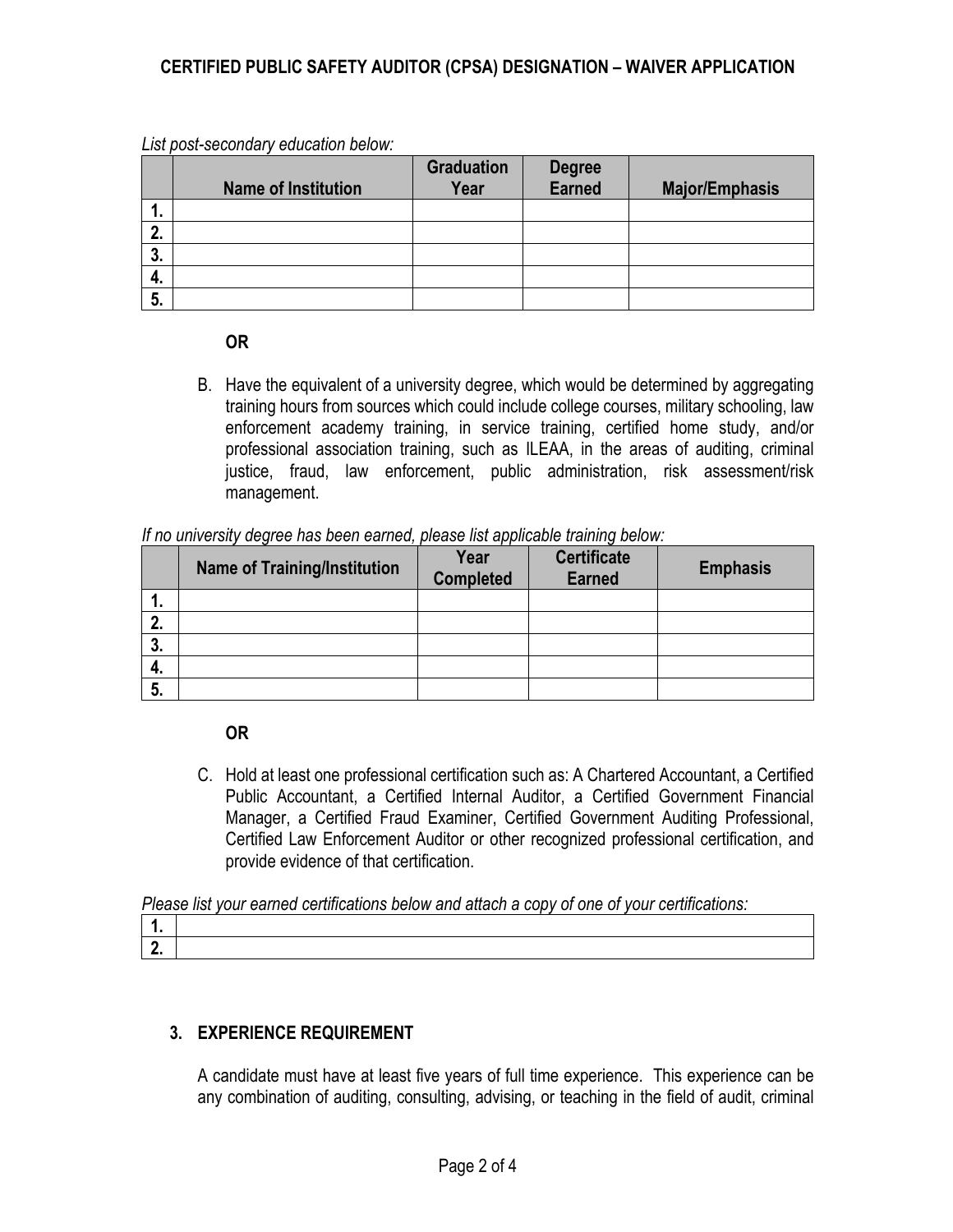## **CERTIFIED PUBLIC SAFETY AUDITOR (CPSA) DESIGNATION – WAIVER APPLICATION**

justice, investigation, and/or risk management; elements of which must be directly related to aspects of law enforcement including the detection, prevention, and investigation of fraud, physical security, and risk management.

#### *Please summarize years of experience into the following categories:*

| $\bullet$ | Years in Auditing/Risk Management         |  |
|-----------|-------------------------------------------|--|
|           | Years in Criminal Justice/Law Enforcement |  |
|           | Years in Consulting/Advising/Teaching     |  |
|           | Years in Investigation/Fraud              |  |

#### *Please list work experience below:*

|    | <b>Employer</b> | Dates of<br><b>Employment</b> | <b>Title/Position</b><br><b>Held</b> | <b>Type of Work Performed</b> |
|----|-----------------|-------------------------------|--------------------------------------|-------------------------------|
| ъ. |                 |                               |                                      |                               |
| 2. |                 |                               |                                      |                               |
| 3. |                 |                               |                                      |                               |
| 4. |                 |                               |                                      |                               |
| 5. |                 |                               |                                      |                               |

## **4. CONTINUING PROFESSIONAL EDUCATION (CPE) FOR THE CREDENTIAL**

*I agree to obtain 80 hours of Continuous Professional Education (CPE) credits in each two-year period starting with the calendar year after the year the credential is received, with a minimum of 20 hours directly related to auditing.*

### **5. STATEMENT OF ACKNOWLEDGMENT**

*I have an understanding and working knowledge of recognized standards in the field of auditing and/or accounting for the industry that I am working in.*

| Signed                    | <b>Date</b> |
|---------------------------|-------------|
| <b>Standards Followed</b> |             |